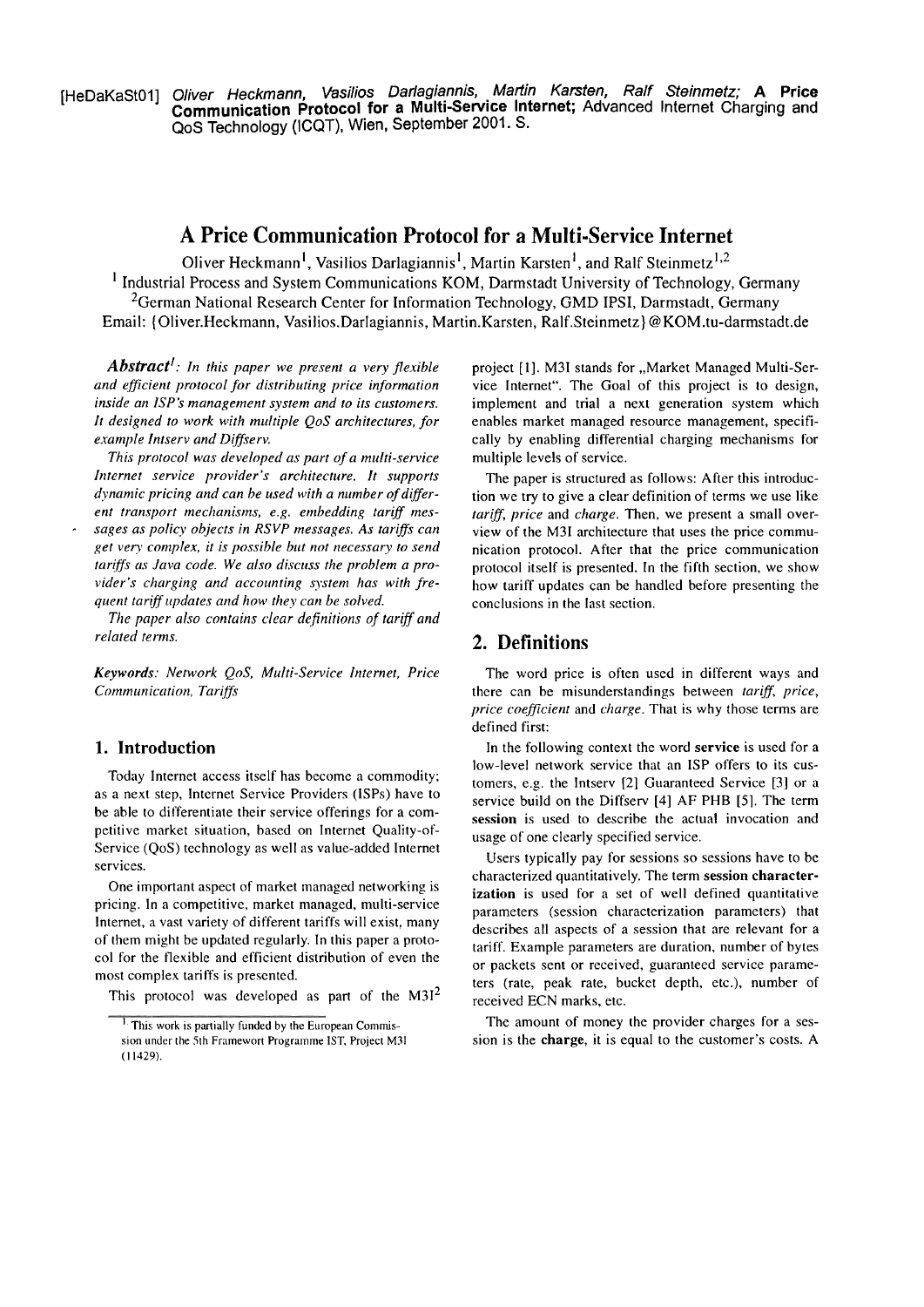**charge advice** is used for the amount of money that the customer inust pay for a (fictional or real) session. The differences between charge and charge advice are subtle but important. The charge advice is the output of the tariff while the charge is the output of the provider's charging and accounting system and is passed on to the billing system. An example will clearify that:

A customer can find out the costs for a one minute call he plans to make by looking at his mobile phone provider's tariff, it is let's say 0,39 DM. That is the charge advice. Once he makes that call his provider's charging and accounting system (CAS) stores that the customer owes the provider 0,39 DM, that is the charge.

A **price coefficient** is the partial derivative of charge advice with respect to one session characterization parameter.

If a session is characterized by only one parameter, there is only one price coefficient and this coefficient is what people often intuitively call price (money per minute, per kilo etc.). But following Encyclopaedia Britannica [6], a price is "the amount of money that has to be paid to acquire a given product"<sup>2</sup>, therefore equal to the charge advice. To avoid confusion the word *price* is used in this work only as **a** general term.

A tariff is a set of rules for calculating the charge advices for sessions of one service. Thus the input of a tariff is a session characterization and the output is a charge advice. One might think that a tariff is the Same as the set of price coefficients but this only holds true for the simplest cases (linear tariff algorithms) as the examples below will show.

It is useful to distinguish inside the tariff between the **tariff algorithm** and the **tariff parameters,** (see Figure 1). The algorithm describes how the *session characterization parameters* are combined with the *tariff parameters* in order to obtain the charge advice CA.



**Figure 1: Tariff components** 

Session characterization parameters: *t*, *u* Tariff parameters: a, b, C Tariff algorithm:  $CA(t, u) = a \cdot t + b \cdot u^c$ Price coefficient of *t*:  $\frac{d}{dt}CA(t, u) = a$ Price coefficient of  $u: \frac{d}{du}CA(t, u) = b \cdot c \cdot u^{c-1}$ 

## **Table 1: A tariff example**

An example is given in Table I. The example also shows that the tariff parameters are not necessarily the same as the price coefficients. If a tariff algorithm is non-linear, the price coefficients are no longer constant (see the price coefficient for  $u$ ).

It makes sense to distinguish between the tariff algorithm and the tariff parameters. In a good implementation this has to be done anyway to separate data and methods. It is also efficient, because typically the dgorithm will not be changed as often as the tariff parameters.

# **3. The Architecture**

The (simplified) architecture of an ISP is depictcd in Figure 3. A tariff can be set manually with the enterprise policy control module (EPC). In a dynamically priccd lnternet tariff changes are automated and then originate the pricc calculation module. This module uscs several data sources as input for it's decisions, for example the CAS and the mediation module (which aggregates and correlates data from the network infrastructure).

The tariff directory stores all tariffs and forwards them towards the CAS and - if it exists - the bandwidth broker (BB): Note that the CAS and the BB might be distributcd systems consisting of a number of boxes.

The customers can be end-users or other providers. They can be informed about the tariffs via a push mechanism (tariff directory sends tariffs and tariff updates) and/or a pull mechanism (end-system requests a certain tariff). If the customer is a provider, it can use the pricing information as a further input source for its own price calculation module.

or ..the amount of money given or set as consideration for the sale of a specified thing" if looking it up in Merriam Webster [7].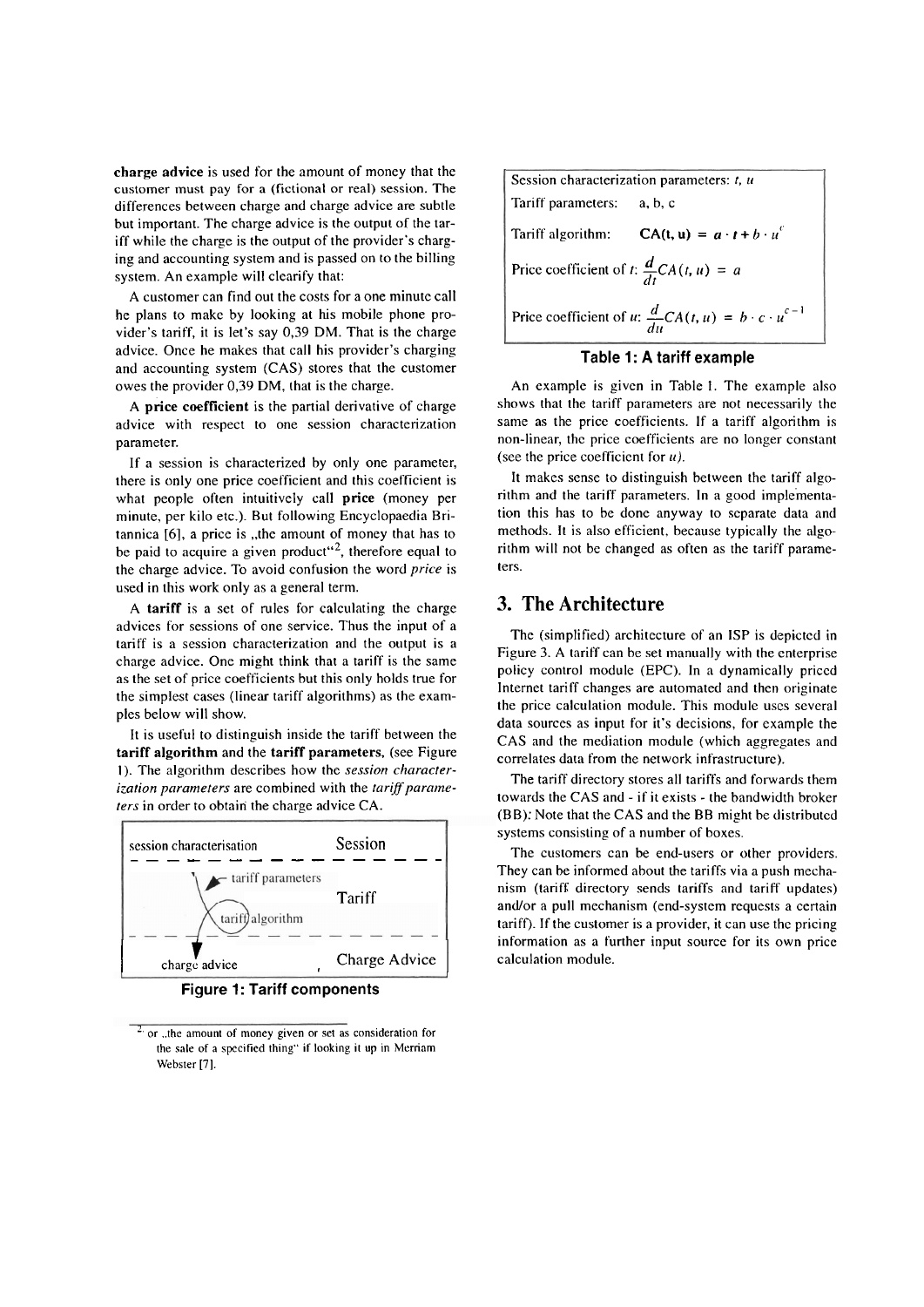

Figure **3:** Architecture **of** a Multi-Service ISP

## **4. The Price Communication Protocol** mode is important too. In an Intserv environment tariff

We now describe what influenced the design of the inside  $\overline{RSVP}$  [9] messages.<br>price communication protocol and show some of the With these reasons in min price communication protocol and show some of the With those reasons in mind we decided not to build the protocol's aspects in detail.



On top of the protocol implementation is an API (application sublayer). Beneath the API is the price communication protocol that distributes the tariffs among the interested Systems. The tariffs are encoded in a Special way (representation sublayer) and sent using a transport mechanism (transfer sublayer). The sublayers are now discussed separately.

### **4.1 Transfer Sublayer**

The protocol must have a reliable transport mode for tariffs, it is used for example between the price calcluation module and the tariff directory. In a dynamic pricing scenario, it has to transmit regular tariff updates to possibly thousands of customers, so a multicast transport messages could also be embedded as policy objects [8]

price communication protocol around one transport protocol (like UDP) but to enable it to use any combination Application of the following:

- plain TCP connections
- Representation unreliable UDP multicast
	- embedded in RSVP messages HTTP [10]

Note that using HTTP compares directly to using TCP Figure 2: The 3 sublayers connections. HTTP is a lot more powerful. It allows reusing existing web infrastructure like caching mechanisms. Also, firewalls can be passed easier if HTTP is used instead of direct TCP connections. TCP is intented only for minimalistic scenarios.

> Because different transport mechanisms are possible, a small header has to be added to the tariff message PDU which is described in the next chapter. If plain TCP connections are used, the header contains a length field. It contains a message id in the UDP case, equals a policy object [8] for RSVP or is the content-type header for HTTP.

## **4.2 Representation Sublayer**

**4.2.1 Message format.** The price communication protocol uses XML messages as PDU. It thus offers all advan-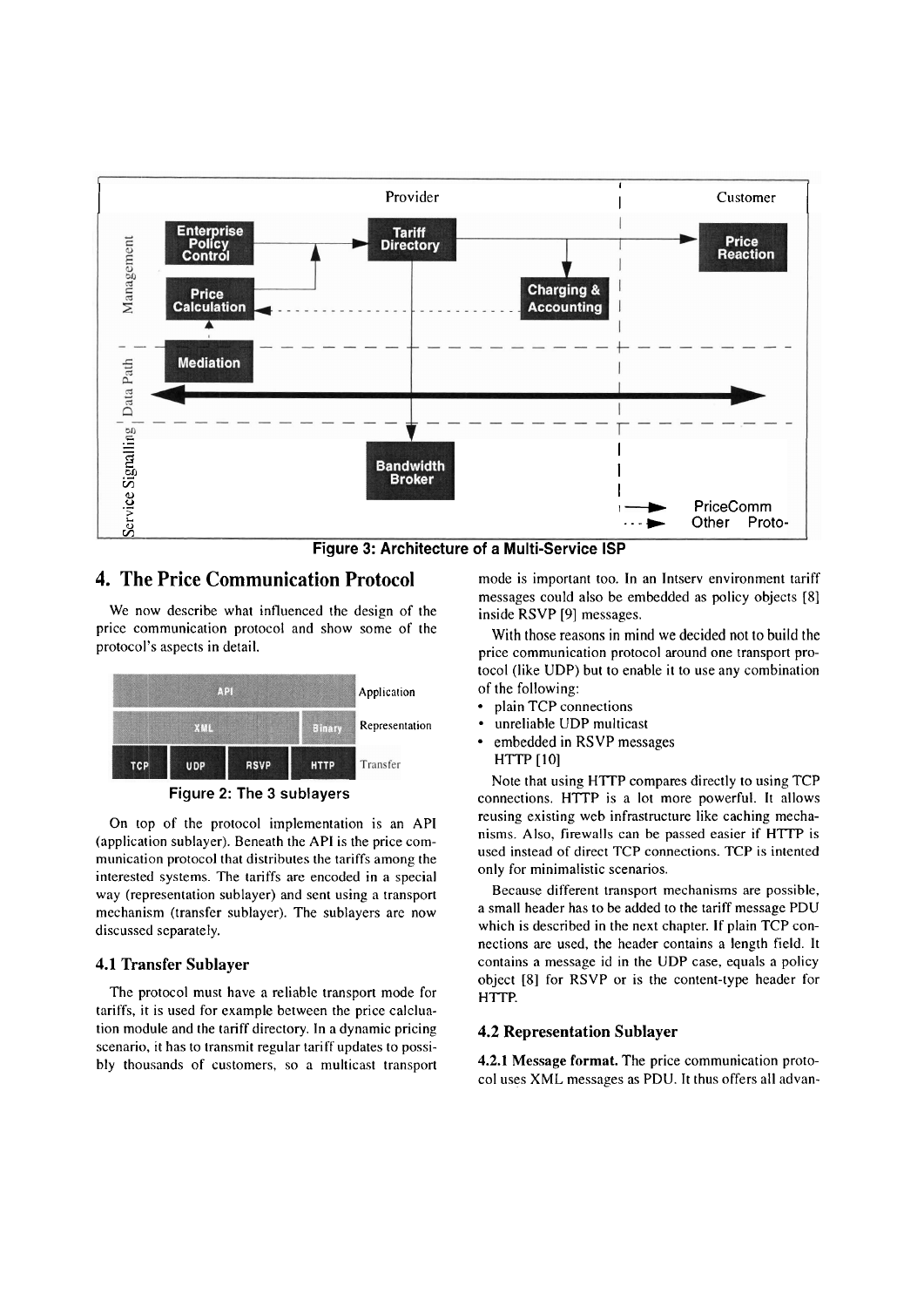tages of a text-based protocol (easy to design, debug, understand and expand) and automatically leads to well structured messages. It also allows the reuse of existing code like XML Parsers and validators, e.g. [ll]. The rules for valid messages are descrihed in an external DTDIXML Schema file and are not hardcoded, which eases the addition or the change of fields and Features, a property that is very useful in the design process.

The protocol implementation can be based on the W3C Simple Object Access Protocol (SOAP) framework [12]. The SOAP specification describes a XMLbased lightweight protocol for exchange of information in a decentralizcd, distributed environment. It it typically used in combination with HTTP but can also use plain TCP or UDP.

Additionally, we intend to design a binary encoding of a subset of tariff messages, which can then be piggybacked onto other protocols like RSVP.

**4.2.2 How to represent tariffs.** Tariff algorithms can be very complex (consider, for example, some current mobile phone tariffs). They can include special discounts (for example 10% discount after the 10th minute) and often depend on the time of the day and the day of the week (weckend...). It is unrealistic to expect that all future multi-service lnternet tariffs will fit into a standardized scheme.

The protocol must therefore be flexible. It can include any description of a tariff and it's parameters. One could invent and use a highly flexible and powerful tariff definition Ianguage. We chose not to do that and use Java instead. As the distributed tariffs should also be humanreadable, a textual description of the algorithm and the parameters can also be included as plain text and/or XML.

Apart from this, it is sensible to assuine that there will also be a number of "standardized" tariffs, that is tariffs where the algorithm is known to everyone and therefore no code has ever to be sent around.

**4.2.3** PDU. Thc protocol uses two basic kinds of messages: the tariff message that contains either a complete tariff or a tariff update (see Section 5) and the request message that is used to request a certain tariff.



**Figure 4: Pull mechanism** 

Figure 5 displays how a tariff message looks like. Thc provider must **be** identified globally. **If** this is done by using his domain name no separate central coordination authority is needed. A human-readable name can be included optionally (name tag) as well as authentication information. Please note that the security and authentication aspects are out of scope of this work.

Then, the tariff that is included in this message is identified. The tariff ID has to be unique only inside the provider space. It should be noted that the tariff ID is not the same as the service ID which is (with an optional human-readable name) also included, because one tariff could be used for more than one service and the other way around.

The tariff algorithm is described inside the  $algorithm$ tags. It has got a version number and includes optional information about when it starts and/or stops to be valid. It includes one or more descriptions of this algorithm. Different content-types can be used for the different descriptions. Our implementation currently supports Java, plain text, HTML and XML text. The same is done for the tariff parameters within the *parameters* tags.

To avoid that redundant information is sent in the case of very frcquent tariff updates, the algorithm - which usually does not change too often - can be left out. Also the parameters can be tagged as incompletc which indicates that only the changed parameters are transmitted. Instead of directly including code or text inside the description tags a url that points to that content can be used (this is signalled by setting referenced to "true", see text/plain parameters example in Figure 5).

If a tariff message is a direct answer to a request message it references this request message in the reference tag. This is necessary because the protocol uses an asynchronous requcst/reply mechanism. A system can send **a**  number of requests directly one after the other while answering tariff messages can be send in a different order and possibly with a different transport mechanism.

The second message type is the request message. It allows requesting either a special tariff or - for the case that users do not yet know, what tariff they are interested in - allows requesting tariffs for one service. Service discovery is outside the scope of the price communication protocol.

Apart from the tariff or service identification the request message contains a unique reference tag so the answering tariff message can refer to it.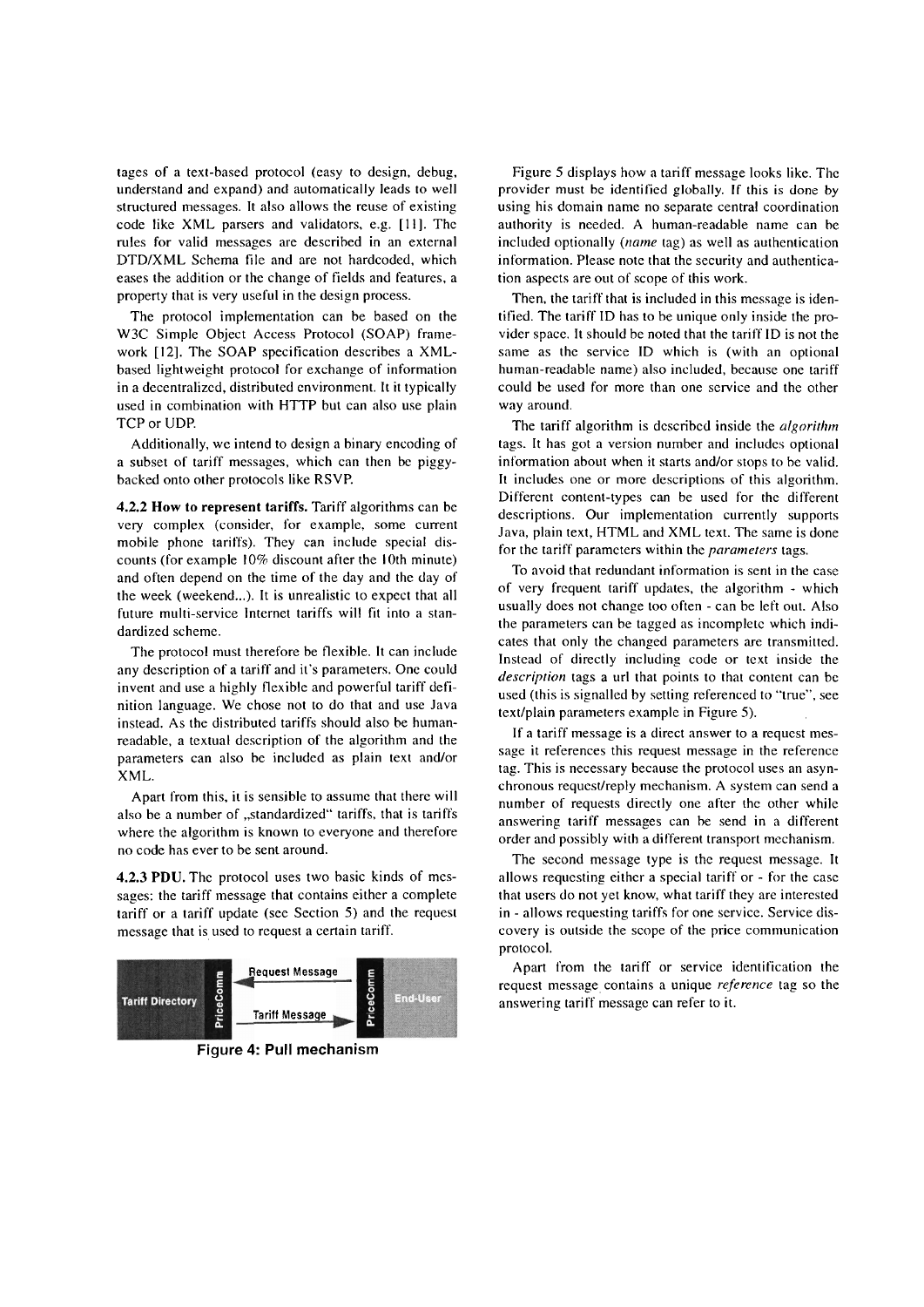```
<?ml version="l.O" encoding="UTF-8" ?> 
<tariffMessage> 
 <provider> 
    <name> British Telecom </name>
    <authentication> ... </authentication>
 </provider> 
  <tariff> 
<ID> 131 </ID> 
</tariff > 
 <service> 
 <ID> 40 </ID> <r.ame> IntServ GS <name> </service> 
 <algorithm> 
    <version> 3 </version> 
    <valid> 
      <from> <date> 20.01.00 </date> 
               <time zone="MEZ"> 00:OO </time> 
        </ Erom> 
    </valid> 
    <description content="binary/java"
       referenced="falseM> 
cclass name="com.bt.intserv.gs.t3" 
             encoding="base64" 
      compression="ZIP"> ... </class> 
    ... </description> 
    <description content="text/plain"
                   referenced="false">
      <text> 
       ....<br>...
       c/text> 
    </description> 
 </algorithm> 
 <parameters>
    <version> 305 </version> 
    <valid> 
                20000 </from>
    </valid> 
    <description content="binary"<br>referenced="false"><br>...
    </description> 
    <description content="text/plain" 
                   referenced="true">
    http://www.bt.com/...<br></description>
 </parameters> 
  <reference> 
    <sender> 162.154.20.41 </sender> <num> 12 </num> 
 </reference> 
 <authentication> ... </authentication> 
</tariffMessage>
```
## **Figure 5: Tariff Message**

#### **4.3 Application Sublayer**

Our implementation of the price communication protocol offers an easy-to-use interface and takes care of the complicated steps like requesting a tariff, extracting the code from the message, as well as installing and instantiating it.

# **5. Tariff Updates**

As mentioned above, the protocol supports tariff updates. We now discuss shortly what happens when a completely new tariff shall be used for the first time. We also discuss how the parameters and/or the algorithm of an already existing tariff can be updated. Both points can cause some problems with the provider's CAS that have to be solved.

## **5.1 Installing a new tariff**

When a new tariff is put into use for the first time, the CAS has to be informed of how the parameters of the session characterization of that tariff look like and how it can get this data from the mediation module.

An efficient way of doing that is to include some code with the tariff code in the tariff message; ihe code is installed and started inside the CAS and performs the operations mentioned above.

The protocol supports this by defining an extra tag that allows to mark classes to be for internal use only. They are not passed on to customers. Thus, a new tariff can be installcd without having to stop, reconfigure and restart the CAS. This makes setting up new sewices a lot casier.

## **5.2 Updating a tariff**

As we showed above, a tariff message can be optimized for size. This is intended for dynamic pricing scenarios in which tariffs might change very often, typically depending on the congestion level of the network. In these cases the parameters change often while the algorithm will probably remain constant over a long time and does not have to be included in every message.

#### **5.3 Updates and Accounting**

A problem occurs if a tariff is changed while a session is active. Does the session end and does a new session with the same parameters start immediately? If a tariff is non-linear, for example by offering a discount for session longer than 10 minutes, the charge for one long session is different to the total charge of two smaller sessions.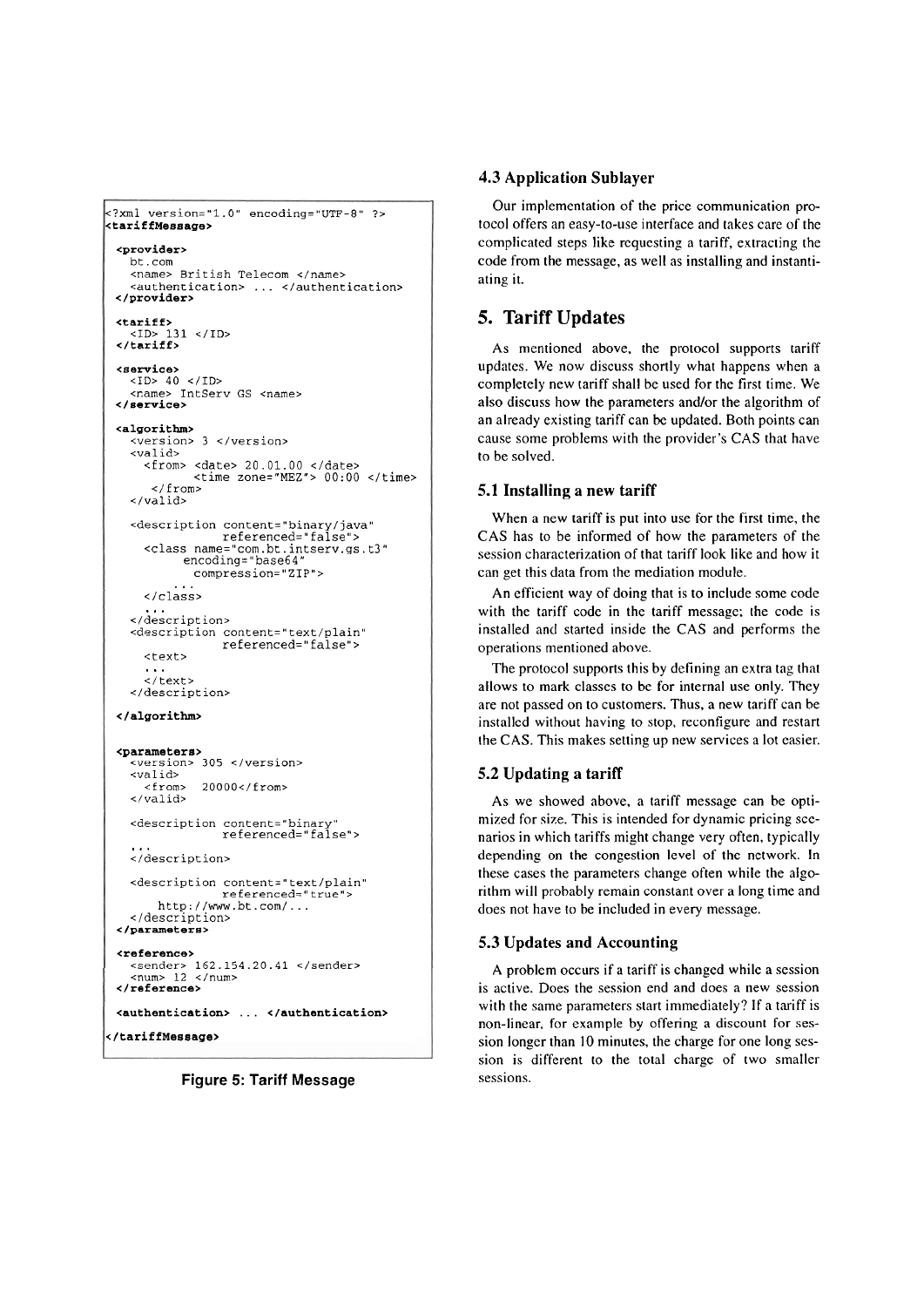A provider can apply many different policies. If the session continues whcn a tariff is updated, he could charge by the last (or the first or the cheapest) tariff only. If a session stops when the tariff changes he can charge the old session by the old and thc new session by the new tariff. But this can be seen unfair by the end-user if he looses the discount mentioned above.

If the accounting system knows exactly how the tariffs work, the policies mentioned above can be implemented by the accounting system. But for changing the policy or changing the tariff algorithm the CAS has tobe reconfigured or even reprogrammed. As the data collected by the CAS is highly important for his businees, the ISP will normally try to avoid this situation. It can be avoided if the system is designed in a way that the accounting module only needs little insight into the inner workings of a tariff algorithm. The following solution allows the accounting module to have no deeper insight into the tariffs by adding extra functionality to the tariffs, which can - as shown above - easily be installed and updated without the CAS having to stop:

First, if a tariff changes while a session is active the CAS continues accounting that session, it justs stores additionally the status of the session at the moment of the tariff change. With this information the session can be split apart later by the tariff code if necessary.

In order to calculate the charge (after the session has finally ended) the accounting system passes the complete session characterization plus the old tariff(s) to the new tariff. The new tariff knows which of the policies above to use and how to take into account discounts and other non-linearities. If necessary, it will recursively call the older tariffs.

Note that we assume that the CAS keeps track of the old tariff algorithms and stores them as long as there arc sessions active that started when that tariff was valid.

This way it is also very easy for a provider to change his policy without reconfiguring its CAS and pass this information on to the end-users. Additionally, its CAS needs no further insight into the tariffs which makes changes in tariffs a lot easier to realize.

## **6. Related Work**

We now describe two other related protocols and compare them with the price communication protocol presented in this paper.

## **6.1 Open Settlement Protocol**

The Open Settlement Protocol (OSP, [13]) is an ETSI

 $TIPHON<sup>3</sup>$  specification that describes a set of protocols to permit the exchange of inter-domain pricing, authorization and settlement information between Internet telephony Operators. The pricing part overlaps with the price communication protocol presented in this paper, yet, there are a lot of differences.

Both protocols are XML-based and both allow a binary format. While OSP uses HTTP only as underlying protocol, the price communication protocol allows different transport mechanisms.

OSP can be used to exchange prices (OSP terminology) - expressed in the terminology of this work, OSP is restricted to very simple tariffs with one price coefficient (like the per-minute prices for phone calls). As OSP is morc intended as settlement protocol between providers, it offers an explicit mechanism to accept or decline prices (pricing confirmation). It offers no mechanism to request a special tariff or a tariff for a given service.

Summarizing, OSP offers broader capabilities but is far less powerful in the area of price communication and it is specialized for the IP telephony use case.

#### **6.2 Internet Open Trading Protocol**

The IETF Internet Open Trading Protocol (IOTP) specification [I41 describes a framework for payment protocols and uses XML over HTTP. This work is complementary to the price communication protocol as it is mostly concerned with the scttlement, while the price communication protocol determines how the individual charges the bill consists of are calculated.

## **7. Conclusions** & **Outlook**

In this paper we presented a flexible protocol that allows to use a number of different transport mechanisms likc UDP multicast, HTTP and RSVP to distribute tariffs between the ISPs management systems and to the customers. The protocol makes no spccial assumptions about the QoS architecture used (Jntserv, Diffserv etc.).

To givc lSPs freedom, tariffs can be distributed as Java code, thus every imaginable tariff can be realised. Dynamic pricing is feasible as the protocol Supports a push mechanism and small-sized messages. Introducing a new tariff and updating existing ones cause problcms in the charging and accounting system of an ISP. We discussed those problems and showed how they can be solved.

 $3.$  European Telecommunication Standards Institute (ETSI) Telecommunications and Internet Protocol Harmonization Over Networks (TIPHON)